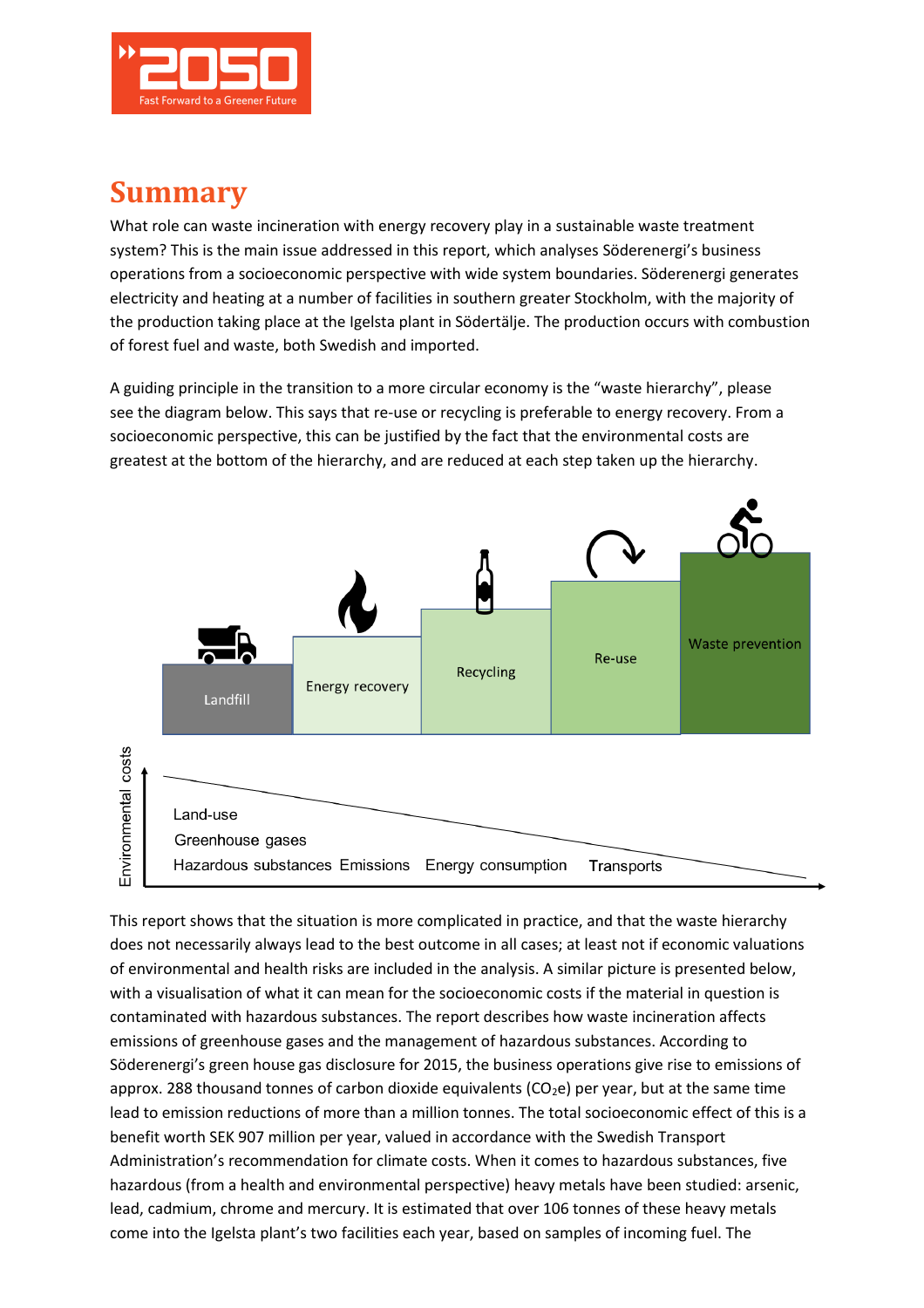

uncertainties are great in terms of the environmental damage of different treatments of heavy metals, but a weighing-up of a number of environmental studies suggests that this quantity of these five heavy metals, without a controlled management procedure, could give rise to environmental and health damage valued at between SEK 189 million and SEK 3.5 billion.



Of the incoming quantities of heavy metals, 24 kg is released out into the air, and 4.5 kg into the water, in other words 0.3 per mille cannot be treated. The probable cost to society of these emissions amounts to SEK 1.7 million per year. According to the Swedish Environmental Protection Agency and the Swedish Chemicals Agency, among others, waste that is contaminated with hazardous substances should not be recycled. Energy recovery is one of few viable alternatives for such waste, and in this report the consequences can be reported with regard to heavy metals. The level of knowledge about socioeconomic consequences of other treatment alternatives is patchy. What this report shows is that the potential costs of emitting heavy metals from the waste flow are very great, and that Söderenergi's operations avoid almost all these costs.

The low socioeconomic cost of energy recovery, and the benefit of separating hazardous substances, is valid even without considering organic contaminants, where combustion may create even more benefit, since such contaminants can be destroyed in the process (as opposed to heavy metals, which are chemical elements). According to this report, the size of the possible socioeconomic gains from separating environmental contaminants could be in the same region as the benefits of reduced greenhouse gas emissions.

In the debate, it may appear that there is a contradiction between material recycling and energy recovery, and that the latter represents an obstacle to the achievement of a more circular economy, where products are re-used and recycled instead of being incinerated. This is an over-simplification of the situation, for several reasons. Landfill is still a common method for waste treatment in Europe and, furthermore, many waste flows are so contaminated that they are not suitable for recycling.

The circular economy is not created solely through the waste management system; it also has to do with readjusting production processes. Materials must be made so free from hazardous substances